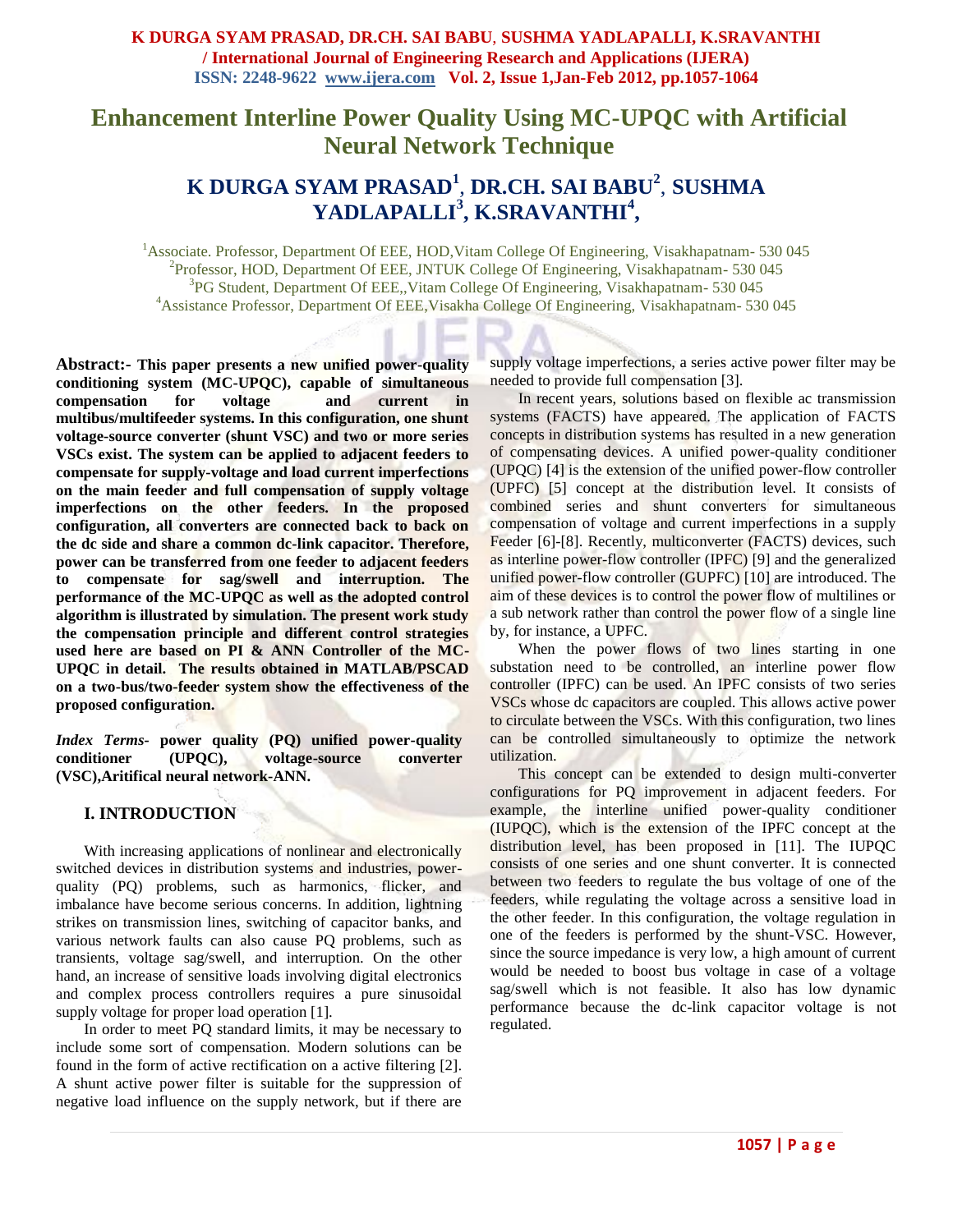

Fig.1.Block diagram of MC\_UPQC with STATCOM

In this paper, a new configuration of a UPQC called the multiconverter unified power quality conditioner (MC\_UPQC) is presented. The system is extended by adding a series-VSC in an adjacent feeder. The proposed topology can be used for Simultaneous compensation of voltage and current imperfections both feeders by sharing power compensation capabilities between two adjacent feeders which are not connected. The system is also capable of compensating for interruptions without the need for a battery storage system and consequently without storage capacity limitations. The performance of the MC-UPQC as well as the adopted control algorithm is illustrated by simulation. The present work study the compensation principle and different control strategies used here are based on PI & ANN Controller of the MC-UPQC in detail. The results obtained in MATLAB/PSCAD on a two-bus/two-feeder system show the effectiveness of the proposed configuration.

## **II. PROPOSED MC-UPQC SYSTEM**

### **A. Circuit configuration**

The single-line diagram of a distribution system with an MC-UPQC is As shown in Fig. 1.In this figure two feeders connected to two different substations supply the loads L1 and L2 With STATCOM. The MC-UPQC is connected to two buses BUS1 and BUS2 with voltages of  $u_{t1}$  and  $u_{t2}$ , respectively. The shunt part of the MC-UPQC is also connected to load L1 with a current of  $i_{11}$ . Supply voltages are denoted by  $u_{s1}$  and  $u_{s2}$  while load voltages are denoted by  $u_{11}$  and  $u_{12}$ . Finally, feeder currents are denoted by  $i_{s1}$  and  $i_{s2}$  and load currents are  $i_{11}$  and  $i_{12}$ .

Bus voltages  $u_{t1}$  and  $u_{t2}$  are distorted and may be subjected to sag/swell. The load L1 is a nonlinear/sensitive load which needs a pure sinusoidal voltage for proper operation while its current is no sinusoidal and contains harmonics. The load L2 is a sensitive/critical load which needs a purely sinusoidal voltage and must be fully protected against distortion, sag/swell, and interruption. These types of loads primarily include production industries and critical service providers, such as medical centers, airports, or broadcasting centers where voltage interruption can result in service economical losses or human damages.



Fig.2 Typical Sim-link Block diagram MC-UPQC used in distribution system

#### **B. MC-UPQC Structure**

The internal structure of the MC-UPQC is shown in Fig. 2. It consists of three VSCs (VSC1, VSC2, and VSC3) which are connected back to back through a common dc-link capacitor. In the proposed configuration, VSC1 is connected in series with BUS1 and VSC2 is connected in parallel with load L1 at the end of Feeder1. VSC3 is connected in series with BUS2 at the Feeder2 end Each of the three VSCs in Fig. 2 is realized by a three-phase converter with a commutation reactor and high-pass output filter as shown in Fig. 3. The commutation reactor  $(L_f)$ and high-pass output filter  $(R_f, C_f)$  are connected to prevent the flow of switching harmonics into the power supply. Asshown in



Fig.3 Schematic structure of a VSC

Fig. 2, all converters are supplied from a common dc-link capacitor and connected to the distribution system through transformer. Secondary (Distribution) sides of the seriesconnected transformers are directly connected in series with BUS1 and BUS2, and the secondary (distribution) side of the shunt-connected transformer is connected in parallel with load L1. The aims of the MC-UPQC shown in Fig. 2 are: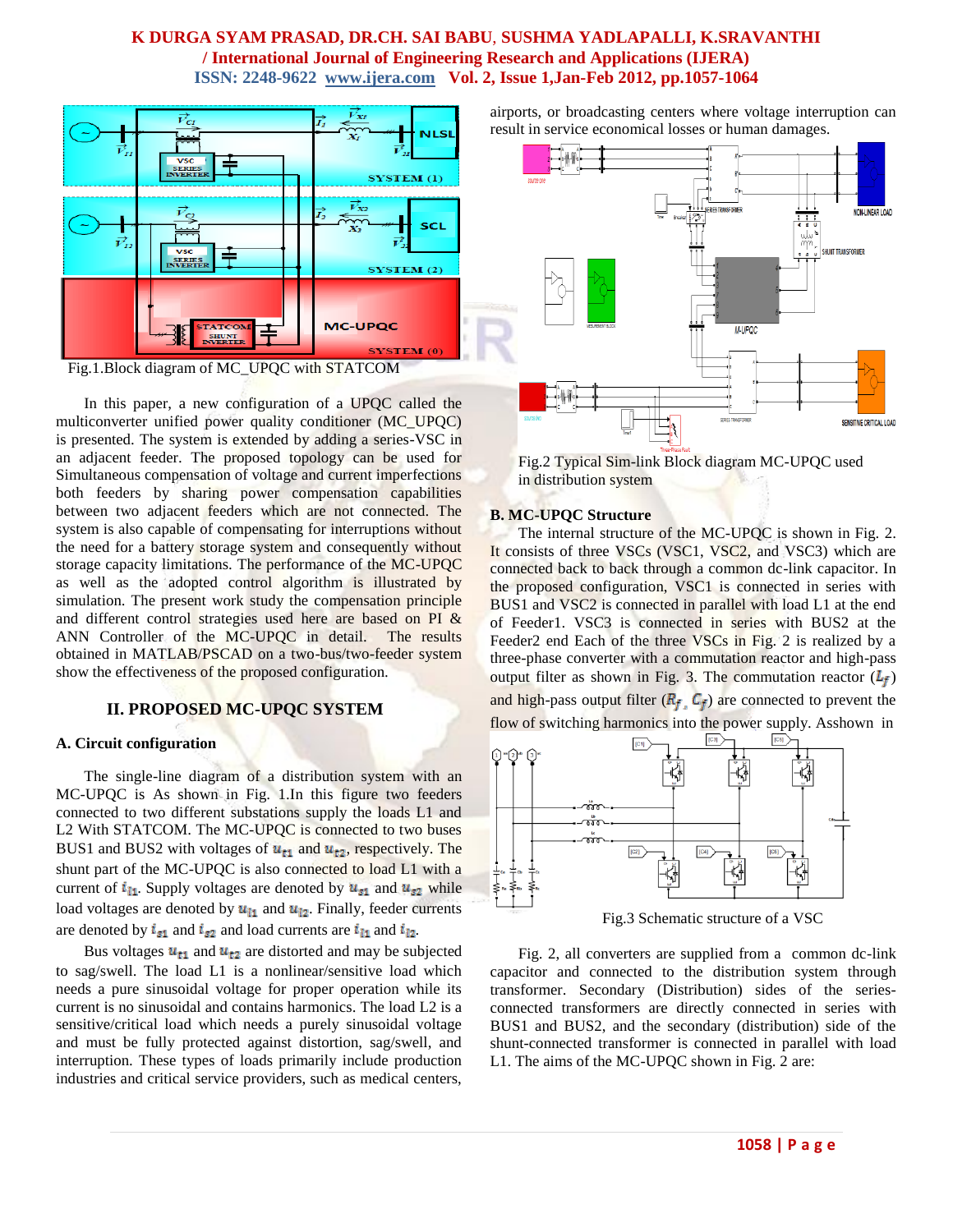- 1) To regulate the load voltage  $(u_{11})$  against sag/swell and disturbances in the system to protect the nonlinear/sensitive load L1;
- 2) To regulate the load voltage  $(u_{12})$  against sag/swell, interruption and disturbances in the system to protect the sensitive/critical load L2;
- 3) To compensate for the reactive and harmonic components of nonlinear load current  $(i<sub>H</sub>)$

In order to achieve these goals, series VSCs (i.e., VSC1And VSC3) operate as voltage controllers while the shunt VSC (i.e., VSC2) operates as a current controller.

#### **C. Control Strategy**

As shown in Fig. 2, the MC-UPQC consists of two series VSCs and one shunt VSC which are controlled Independently. The switching control strategy for series VSCs and the shunt VSC are selected to be sinusoidal Pulse width-modulation (SPWM) voltage control and hysteresis current control, respectively. Details of the control algorithm, which are based on the *d-q* method [12], will be discussed later.

*Shunt-VSC:* functions of the shunt-VSC are:

- 1) To compensate for the reactive component of the load L1 current;
- 2) To compensate for the harmonic components of the load current;
- 3) To regulate the voltage of the common dc-link capacitor.

The measured load current  $(i_{labc})$  is transformed into the synchronous *dq0* reference frame



Fig. 4 shows the control block diagram for the shunt VSC.

where the transformation matrix is shown in (2).  $T_{abc}^{dq0} =$ <br>  $\frac{1}{2} \begin{bmatrix} \cos{(wt)} & \cos{(wt-120^\circ)} & \cos{(wt+120^\circ)} \\ -\sin{(wt)} & -\sin{(wt-120^\circ)} & -\sin{(wt+120^\circ)} \\ \frac{1}{2} & \frac{1}{2} & \frac{1}{2} \end{bmatrix}$  $\frac{2}{3}$ 

(2)

By this transformation, the fundamental positive-sequence component, which is transformed into dc quantities in the *d* and *q* axes, can be easily extracted by low-pass filters (LPFs). Also, all harmonic components are transformed into ac quantities with a fundamental frequency shift

$$
i_{l,d} = \overline{i}_{l,d} + \overline{i}_{l,d}
$$
 (3)  

$$
i_{l,q} = \overline{i}_{l,q} + \overline{i}_{l,q}
$$
 (4)

Where  $i_{\underline{l},\underline{d}}$ ,  $i_{\underline{l},\underline{q}}$  are  $d$ -q components of load current,  $\overline{i}_{\underline{l},d}$ ,  $\overline{i}_{\underline{l},\underline{q}}$ are dc components, and  $\hat{\mathbf{i}}_{\ell d}$ ,  $\hat{\mathbf{i}}_{\ell q}$  are the ac components of  $\hat{\mathbf{i}}_{\ell d}$ and  $i_{l,q}$ 

If  $i_s$  is the feeder current and  $i_{pf}$  is the shunt VSC current and knowing  $i_{g} = i_{1} \cdot i_{pf}$ , then  $d - q$  components of the shunt VSC reference current are defined as follows:

$$
i_{pf\_d}^{ref} = i_{l\_d}
$$
 (5)  
\n
$$
i_{pf\_q}^{ref} = i_{l\_q}
$$
 (6)  
\n*i*, the *d-a* components of

Consequently, the *d*-*q* components of the feeder current are  $i_{sd} = \tilde{i}_{ld}$  (7)

$$
i_{s,q} = 0 \tag{8}
$$

This means that there are no harmonic and reactive Components in the feeder current. Switching losses cause the dclink capacitor voltage to decrease. Other



Fig.5.Control block diagram of the series VSC

Disturbances, such as the sudden variation of the load, can also affect the dc link. In order to regulate the dc-link capacitor voltage, a proportional-integral (PI) controller is used as shown in Fig. 4. The input of the PI controller is the error between the actual capacitor voltage ( $u_{dc}$ ) and its reference value ( $u_{dc}^{ref}$ ). The output of the PI controller (i.e.,  $\Delta i_{dc}$ ) is added to the *d* component of the shunt-VSC reference current to form a new reference current as follows:

………..(9)

As shown in Fig. 4, the reference current in(9) is then transformed back into the *abc* reference frame. By using PWM hysteresis current control, the output-compensating currents in each phase are obtained

$$
i_{pf\_abc}^{ref} = T_{dq0}^{abc} i_{pf\_dq0}^{ref}; (T_{dq0}^{abc} = T_{abc}^{dq0-1}) \dots \dots (10)
$$

*Series-VSC:* Functions of the series VSCs in each feeder are:

1) To mitigate voltage sag and swell;

2) To compensate for voltage distortion, such as harmonics;

3) To compensate for interruption (in Feeder2 only).

The control block diagram of each series VSC is shown in Fig. 5. The bus voltage  $(u_t_{abc})$  is detected and then transformed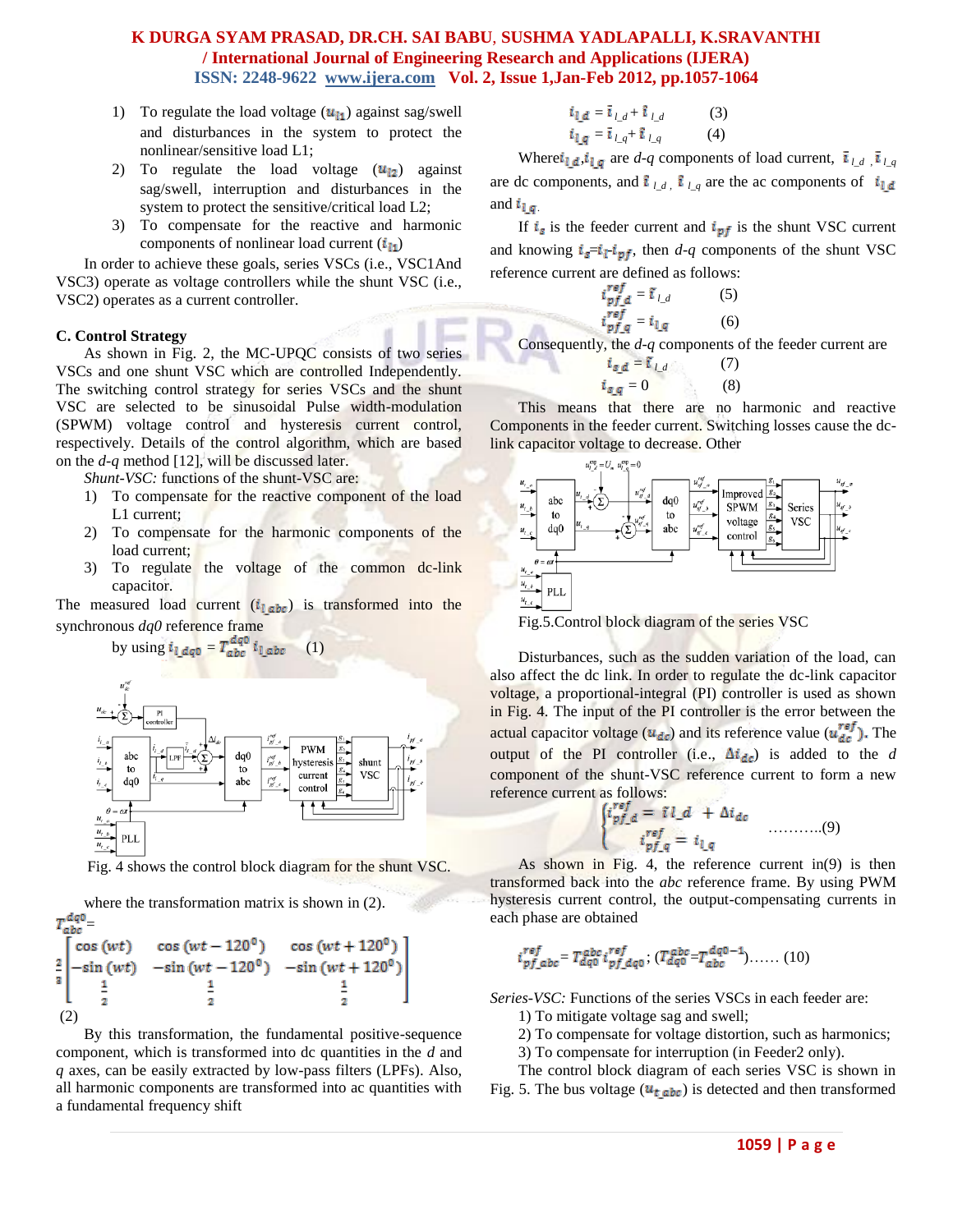into the synchronous *dq0* reference and then transformed into the synchronous *dq0* reference frame using

 $u_{t_dq_0}=T^{dq_0}_{abc}u_{t_aabc}=u_{t1p}+u_{t1n}+u_{t10}+u_{th}\cdot\ldots\ldots(11)$ Where

$$
\begin{cases}\n u_{\text{tip}} = [u_{\text{tip}_d} u_{\text{tip}_q} 0]^T \\
u_{\text{fin}} = [u_{\text{tin}_d} u_{\text{tin}_q} 0]^T \\
u_{\text{tip}} = [0 \ 0 \ u_{00}]^T \\
u_{\text{th}} = u_{\text{th}_d} u_{\text{th}_q} u_{\text{th}_q} 0]^T\n\end{cases} \dots \dots \dots (12)
$$

 $u_{t1p}$ ,  $u_{t1n}$  and  $u_{t10}$  are fundamental frequency positive-, negative-, and zero-sequence components, respectively, and  $u_{th}$ is the harmonic component of the bus voltage.

According to control objectives of the MC-UPQC, the load voltage should be kept sinusoidal with a constant amplitude even if the bus voltage is disturbed. Therefore, the expected load voltage in the synchronous  $dq0$  reference frame ( $\mathbf{u}_{i \ d q 0}^{exp}$ ) only has one value

= = …………..(13)

Where the load voltage in the *abc* reference frame  $(u_{l \, abc}^{exp})$  is

$$
u_{1\_abc}^{exp} = \begin{bmatrix} u_m \cos{(wt)} \\ u_m \cos{(wt - 120^\circ)} \\ u_m \cos{(wt + 120^\circ)} \end{bmatrix}
$$
 (14)

The compensating reference voltage in the synchronous *dq*0 reference frame  $(u_{sf,deg}^{ref})$  is defined as

= - …………(15)

This means  $u_{\text{tip\_d}}$  in (12) should be maintained at  $U_m$  while all other unwanted components must be eliminated. The compensating reference voltages in (15) are then transformed back into the *abc* reference frame.

By using an improved SPWM voltage control technique (since PWM control with minor loop feedback) [8], the output compensation voltage of the series VSC can be obtained.

#### **D. Designing & Training of ANN**

An ANN is essentially a cluster of suitably interconnected non-linear elements of very simple form that possess the ability of learning and adaptation. These networks are characterised by their topology, the way in which they communicate with their environment, the manner in which they are trained and their ability to process information [18]. Their ease of use, inherent reliability and fault tolerance has made ANNs a viable medium for control.

An alternative to fuzzy controllers in many cases, neural controllers share the need to replace hard controllers with intelligent controllers in order to increase control quality [19]. A feed forward neural network works as compensation signal generator. This network is designed with three layers. The input layer with seven neurons, the hidden layer with 21 and the output layer with 3 neurons. Activation functions chosen are tan sigmoidal and pure linear in the hidden and output layers respectively.



Figure.II Network Topology of ANN

The training algorithm used is Levenberg Marquardt back propagation (LMBP). The Matlab programming of ANN training is as given below:

 $net=newff(minmax(P), [7,21,3],$ {"tansig", "tansig", "purelin"}, "trainlm"); net.trainParam.show =  $50$ ; net.trainParam.lr =  $.05$ : net.trainParam.mc =  $0.95$ :  $net.trainParam.lr\_inc = 1.9;$ net.trainParam.lr\_dec =  $0.15$ ; net.trainParam.epochs = 1000;  $net.trainParam.goal = 1e-6;$  $[net,tr] = train(net, P, T);$  $a=sim(net,P);$ gensim(net,-1);

The compensator output depends on input and its evolution. The chosen configuration has seven inputs three each for reference load voltage and source current respectively, and one for output of error (PI) controller. The neural network trained for outputting fundamental reference currents [20]. The signals thus obtained are compared in a hystersis band current controller to give switching signals. The block diagram of ANN compensator is as shown in Figure III.



Figure.III Block diagram of ANN-based compensator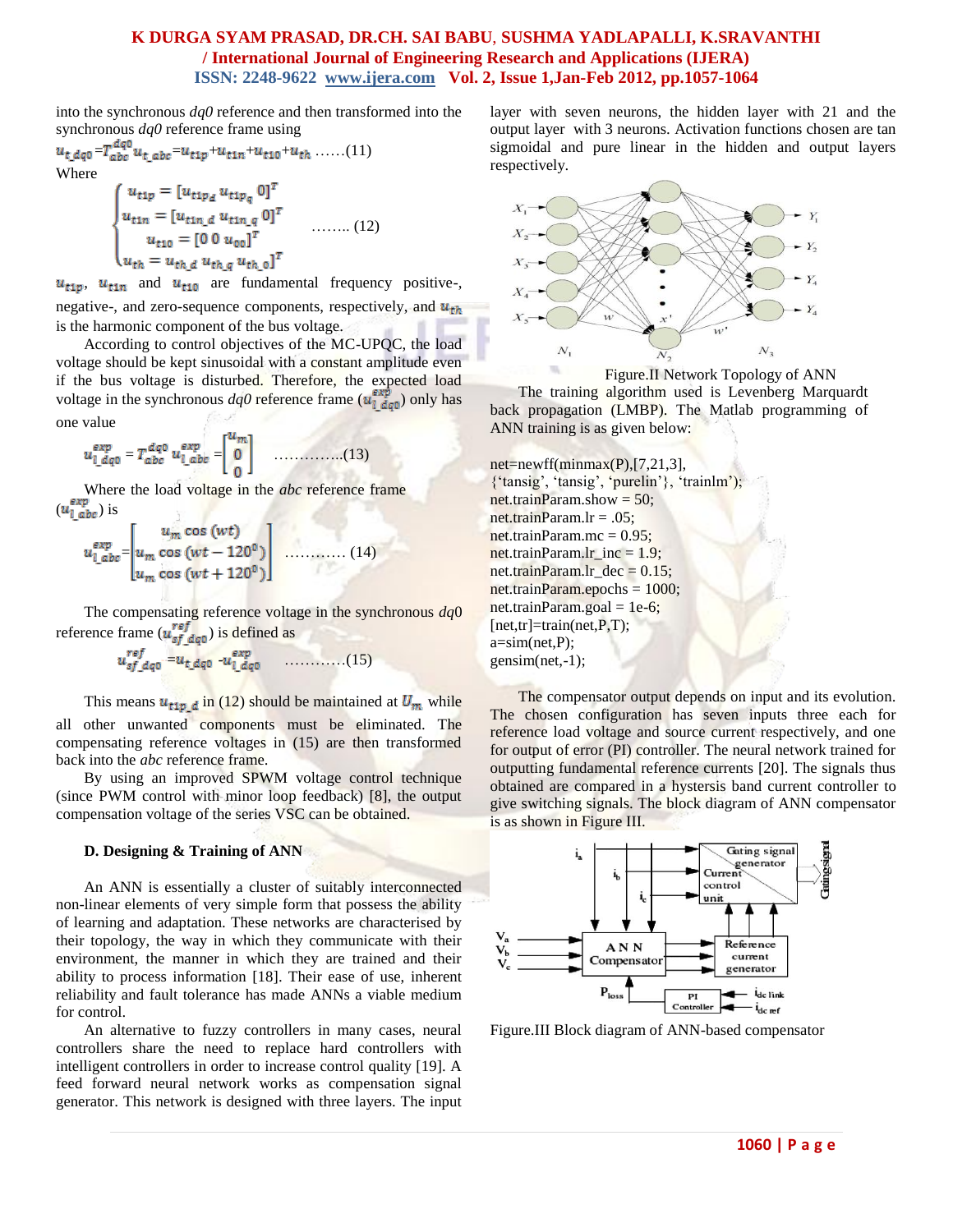### **III. POWER-RATING ANALYSIS OF THE MC-UPQC**

The power rating of the MC-UPQC is an important factor in terms of cost. Before calculation of the power rating of each VSC in the MC-UPQC structure, two models of a UPQC are analyzed and the best model which requires the minimum power rating is considered. All voltage and current phasors used in this section are phase quantities at the fundamental frequency.

There are two models for a UPQC-quadrature compensate (UPQC-Q) and inphase compensation (UPQC-P). In the quadrature compensation scheme, the injected voltage by the series-VSC maintains a quadrature advance relationship with the supply current so that no real power is consumed by the series VSC at steady state. This is a significant advantage when UPQC mitigates sag condition. The series VSC also shares the volt-ampere reactive (VAR) of the load with the shunt-VSC, reducing the power rating of the shunt-VSC.

Fig. 6 shows the phasor diagram of the scheme under a typical load power factor condition with and without a voltage sag. When the bus voltage is at the desired value  $(U_1 = U_t = U_0)$ , the series-injected voltage  $(U_{sf})$  is zero [Fig. 6(a)]. The shunt VSC injects the reactive component of the load current  $I_c$ , resulting in unity input-power factor. Furthermore, the shunt VSC compensates for not only the reactive component, but also the harmonic components of the load current. For sag compensation in this model, the quadrature series voltage injection is needed as shown in Fig. 6(b). The shunt VSC injects *I<sup>c</sup>* in such a way that the active power requirement of the load is only drawn from the utility which results in a unity input-power factor.

In an inphase compensation scheme, the injected voltage is inphase with the supply voltage when the supply is balanced. By virtue of inphase injection, series VSC will mitigate the voltage sag condition by minimum injected voltage. The phasor diagram of Fig. 7 explains the operation of this scheme in case of a voltage sag.

A comparison between inphase (UPQC-P) and quadrature (UPQC-Q) models is made for different sag conditions and load power factors in [13]. It is shown that the power rating of the shunt-VSC in the UPQC-Q model is lower than that of UPQC-P, and the power rating of the series-VSC in the UPQC-P model is lower than that of the UPQC-Q for a power factor of less than or equal to 0.9. Also, it is shown that the total power rating of UPQC-Q is lower than that of UPQC-P where the VAR demand of the load is high.

As discussed in Section II, the power needed for interruption compensation in Feeder2 must be supplied through the shunt VSC in Feeder1 and the series VSC in Feeder2. This implies that power ratings of these VSCs are greater than that of the series one in Feeder1. If quadrature compensation in Feeder1 and inphase compensation in Feeder2 are selected, then the power rating of the shunt VSC and the series VSC (in Feeder2) will be reduced. This is an important criterion for practical applications.



Fig.6.phasor diagram of quadrature compensation. (a)Without voltage sag.(b)With voltage sag. (c) phasor diagram of in phase compensation(supply voltage sag)

Based on the aforementioned discussion, the power-r.ating calculation for the MC-UPQC is carried out on the basis of the linear load at the fundamental frequency. The parameters in Fig. 6 are corrected by adding suffix "1," indicating Feeder1, and the parameters in Fig. 7 are corrected by adding suffix "2," indicating Feeder2. As shown in Fig. 6 and 7, load voltages in both feeders are kept constant at  $U_0$  regardless of bus voltages variation, and the load currents in both feeders are assumed to be constant at their rated values (i.e., *I*01 and *I*02, respectively)

$$
U_{11} = U_{12} = U_0 \quad \dots \quad (16)
$$
  
\n
$$
\begin{cases} I_{11} = I_{01} \\ U_{12} = I_{02} \end{cases} \quad (17)
$$

The load power factors in Feeder1 and Feeder2 are assumed to be cos  $\varphi_1$  and cos  $\varphi_2$  and the per-unit sags, which must be compensated in Feeder1 and Feeder2, are supposed to be  $x_1$  and  $x_2$ , respectively.

If the MC-UPQC is lossless, the active power demand supplied by Feeder1 consists of two parts:

- 1) The active power demand of load in Feeder1;
- 2) The active power demand for sag and interruption compensation in Feeder2.

Thus, Feeder1 current  $(I_{s1})$  can be found as

 $U_{t1}I_{s1} = U_{11}I_{11} \cos \varphi_1 + U_{s12}I_{12} \cos \varphi_2$  .....(18)  $(1-x_2)U_0I_{s1} = U_0I_{01}\cos\varphi_1 + x_2U_0I_{02}\cos\varphi_2$  ...(19)  $(1-x_1)I_{s1} = I_{01} \cos \varphi_1 + x_2 I_{02} \cos \varphi_2$  (20)

 $I_{s1} = \frac{I_{01} \cos \varphi_1}{(1-x_1)} + \frac{x_2 I_{02} \cos \varphi_2}{(1-x_1)} \dots (21)$ 

From Fig. 6, the voltage injected by the series VSC in Feeder1 can be written as in (22) and, thus, the power rating of this converter ( $S_{\nu \text{SCI}}$ ) can be calculated as

$$
U_{s f 1} = U_{t 1} \tan \theta = U_0 (1 - x_1) \tan \theta \dots (22)
$$
  
\n
$$
S_{\nu 5 C 1} = 3 U_{s f 1} I_{s 1} = 3 U_0 (1 - x_1) \tan \theta \times
$$
  
\n
$$
\left( \frac{l_{0 1} \cos \varphi_1}{1 - x_1} + \frac{x_2 l_{0 2} \cos \varphi_2}{1 - x_1} \right) \dots (23)
$$

The shunt VSC current is divided into two parts.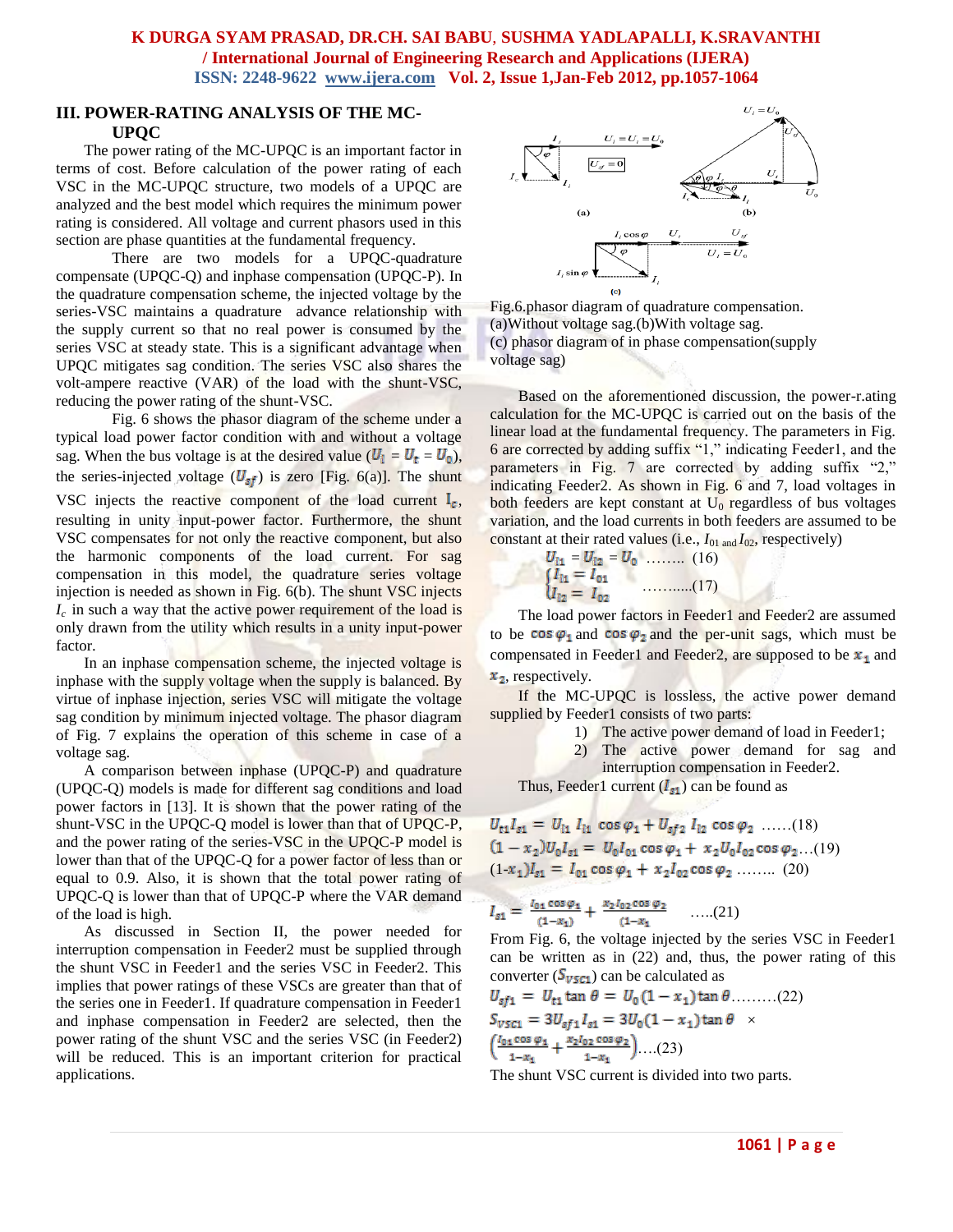1) The first part (i.e.,  $I_{c1}$ ) compensates for the reactive component (and harmonic components) of Feeder1 current and can be calculated from Fig. 6 as

$$
I_{c1} = \sqrt{I_{11}^2 + I_{s1}^2 - 2I_{11}I_{s1}\cos(\varphi_1 - \theta)}
$$
  
= $\sqrt{I_{01}^2 + I_{s1}^2 - 2I_{01}I_{s1}\cos(\varphi_1 - \theta)}$ ...(24)

Where  $I_{g1}$  is calculated in (21). This part of the shunt VSC current only exchanges reactive power (Q) with the system.

2) The second part provides the real power (P), which is needed for a sag or interruption compensation in Feeder2. Therefore, the power rating of the shunt VSC can be calculated

as 
$$
S_{VSC2}=3U_{11}I_{pf}=3\sqrt{Q^2+P^2}
$$
  
=  $3\sqrt{(U_{11}I_{c1})^2+(U_{sf2}I_{12}\cos\varphi_2)^2}$   
=  $3U_{0}\sqrt{I_{c1}^2+(x_2I_{02}\cos\varphi_2)^2}$ ...(25)  
where  $I_{c1}$  is calculated in (24).

Finally, the power rating of the series-VSC in Feeder2 can be calculated by (26). For the worst-case scenario (i.e., interruption compensation), one must consider  $x_2 = 1$ . Therefore

$$
S_{\nu 5C3} = 3U_{\nu 51}I_{12} = 3x_2U_0I_{02}
$$
 .........(26)

# **IV. SIMULATION RESULTS**

The proposed MC-UPQC and its ANN control schemes have been tested through extensive case study simulations using MATLAB/PSCAD. In this section, simulation results are presented, and the performance of the proposed MC-UPQC system is shown.



## **A. Distortion and sag/swell on the Bus voltage**

Let us consider that the power system in Fig. 2 consists of two three-phase three-wire 380(v) (rms, L-L), 50-Hz utilities. The BUS1 voltage  $(u_{t1})$  contains the seventh-order harmonic with a value of 22%, and the BUS2 voltage  $(u_{t2})$  contains the fifth-order harmonic with a value of 35%. The BUS1 voltage contains 25% sag between 0.1 s  $lt$  t  $lt$  0.2 s and 20% swell between  $0.2$  s  $\lt t \lt 0.3$  s. The BUS2 voltage contains 35% sag between 0.15 s  $< t < 0.25$  s and 30% swell between 0.25 s  $< t <$ 0.3 s. The nonlinear/sensitive load L1 is a three-phase rectifier load which supplies an RC load of  $10\Omega$  and  $30 \mu$ F. Finally, the critical load L2 contains a balance RL load of 10  $\Omega$  and 100mH.



The MC-UPQC is switched on at  $t = 0.02$  s. The BUS1 voltage, the corresponding compensation voltage injected by VSC1 and finally load L1 voltage are shown in Fig. 8. In all figures, only the phase *a* waveform is shown for simplicity.

Similarly, the BUS2 voltage, the corresponding compensation voltage injected by VSC3, and finally, the load L2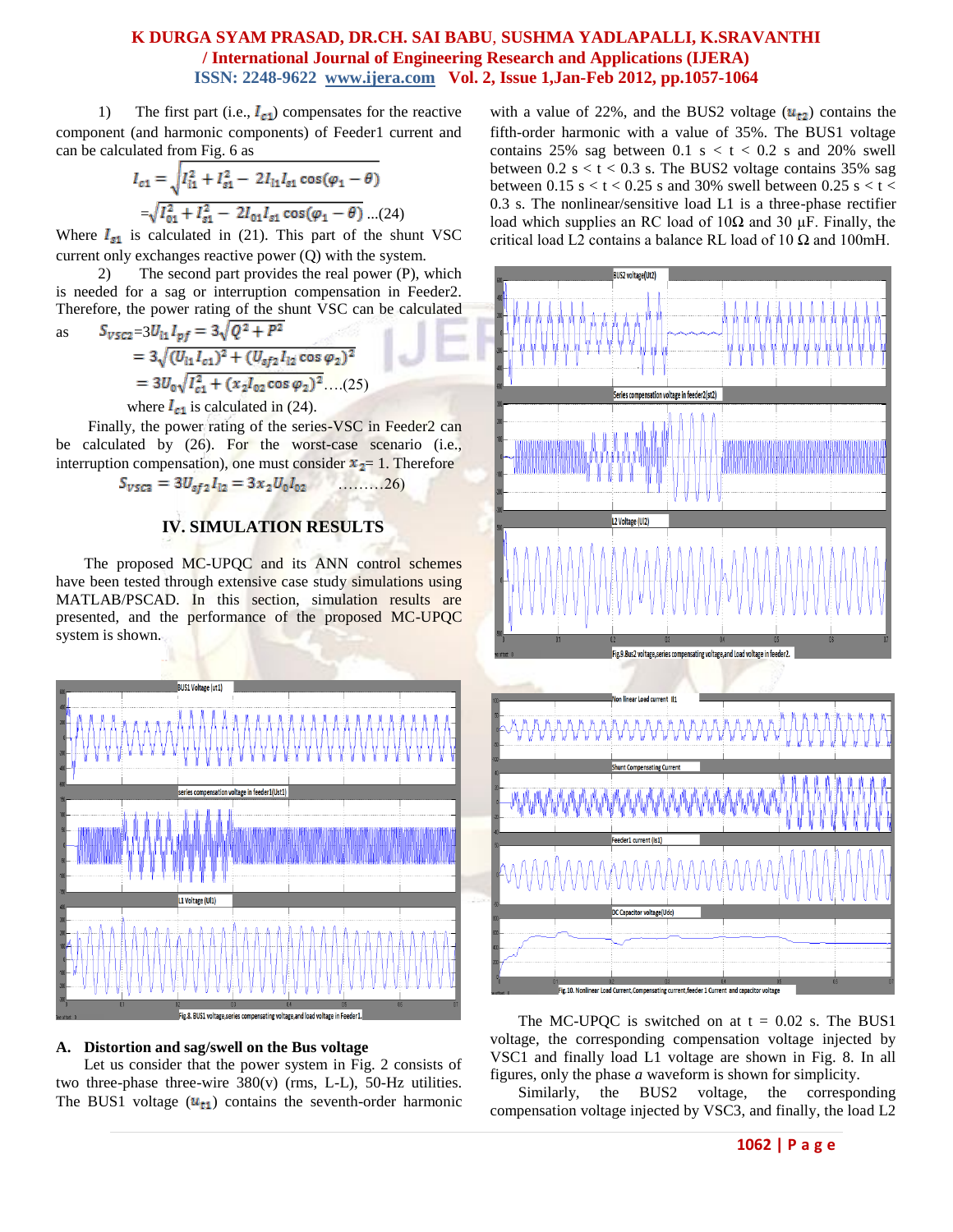voltage are shown in Fig. 9. As shown in these figures, distorted voltages of BUS1 and BUS2 are satisfactorily compensated for across the loads L1 and L2 with very good dynamic response.

The nonlinear load current, its corresponding compensation current injected by VSC2, compensated Feeder1 current, and, finally, the dc-link capacitor voltage are shown in Fig. 10. The distorted nonlinear load current is compensated very well, and the total harmonic distortion (THD) of the feeder current is reduced from 28.5% to less than 5%. Also, the dc voltage regulation loop has functioned properly under all the disturbances, such as sag/swell in both feeders One of the many solutions is the use of a combined system of shunt and Series converter like multi converter unified power quality conditioner (MC-UPQC) .compensate the supply voltage and the load current or to mitigate any type of voltage and current fluctuations sag, swell and power factor correction in a power distribution network. The control strategies used here are based on PI & ANN controller of the MC-UPQC in detail. The control strategies are modeled using MATLAB/SIMULINK. The simulation results are listed in comparison of different control strategies are shown in figures,10,11,12,13and 14.

# **V. CONCLUSION**

The present topology illustrates the operation and control of Multi Converter Unified Power Quality Conditioner (MC-UPQC). The system is extended by adding a series VSC in an adjacent feeder. A suitable mathematical have been described which establishes the fact that in both the cases the compensation is done but the response of ANN controller is faster and the THD is minimum for the both the voltage and current in sensitive/critical load. The device is connected between two or more feeders coming from different substations. A non-linear/sensitive load L-1 is supplied by Feeder-1 while a sensitive/critical load L-2 is supplied through Feeder-2. The performance of the MC-UPQC has been evaluated under various disturbance conditions such as voltage sag/swell in either feeder, fault and load change in one of the feeders. In case of voltage sag, the phase angle of the bus voltage in which the shunt VSC (VSC2) is connected plays an important role as it gives the measure of the real power required by the load. The MC-UPQC can mitigate voltage sag in Feeder-1 and in Feeder-2 for long duration.



## **REFERENCES**

- [1] Hamid Reza Mohammadi, Ali Yazdian Varjani, and Hossein Mokhtari*,"*Multiconverter Unified Power-Quality Conditioning System: MC- UPQC" IEEE RANSACTIONS ON POWER DELIVERY, VOL. 24,NO. 3, JULY 2009.
- [2] R.Rezaeipour and A.Kazemi, "Review of Novel control strategies for UPQC" Internal Journal of Electric and power Engineering 2(4) 241-247, 2008.
- [3] S. Ravi Kumar and S.Siva Nagaraju"Simulation of DSTATCOM and DVR in power systems" Vol. 2, No. 3,